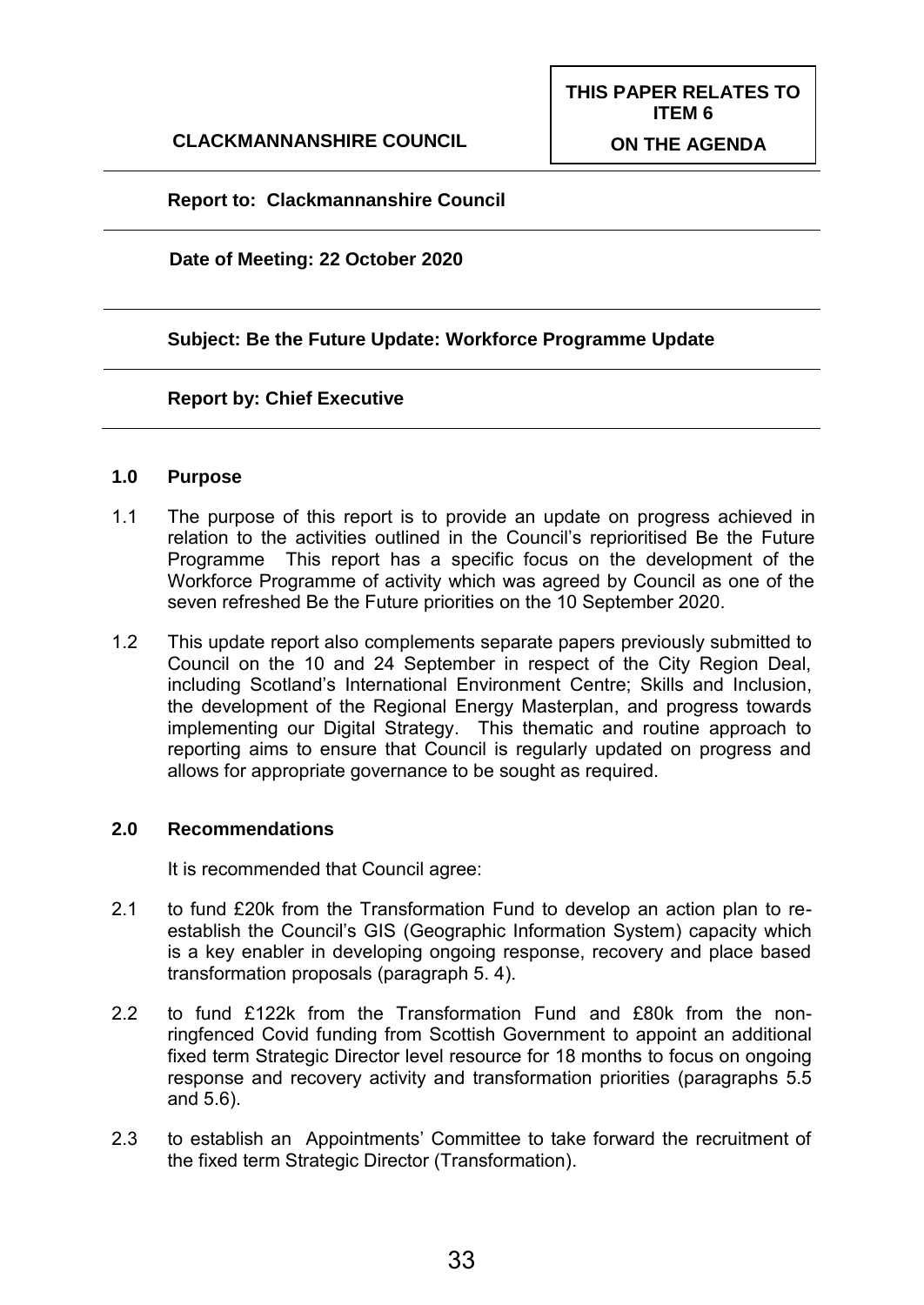2.4 to provide nominations for the Appointments' Committees in line with political<br>balance (two Administration (SNP) representatives, one Labour balance (two Administration (SNP) representatives, one representative and one Conservative representative).

It is recommended that Council notes:

- 2.5. the background information set out in paragraphs 3.1 to 3.5.
- 2.6. the Workforce Programme and progress to date summarised in Appendix A and paragraphs 3.6 to 3.8.
- 2.7. the Case Study on Health and Safety learning and improvement highlighted in Table 1.
- 2.8. the arrangements for the annual staff survey, taking account of the particular focus on Health and wellbeing (Paragraphs 3.9 to 3.12).
- 2.9 the work being progressed to develop internal communications arrangements for staff and elected members (Section 4 and Appendices B and C).
- 2.10 the agreed additional resources and associated costs to support ongoing response, recovery and renewal activity set out in Table 2 and Section 5.
- 2.11 the update on the Recovery Coordinator post appointment and the consequential release of £79k of committed funds (Paragraph 5.7).
- 2.12 that subject to the agreement of recommendations 2.1 and 2.2, the remaining balance of £600K on the Transformation Fund (Paragraph 6.1).

#### **3.0 Background**

- 3.1. In June 2020, Council considered the Respond, Recover and Renew paper which set out the impact of COVID-19, the most significant public health emergency that the UK has faced in a generation. The paper had a particular focus on the impact of the pandemic on the delivery of the Council's agreed Organisational Redesign and Be the Future Programme, and what this might meant for our residents and communities.
- 3.2. In September 2020, Council considered the outputs from the shortlife activity undertaken in partnership with iESE and our partners to reprioritise activity across the Council's previously agreed Organisational Redesign Plan, the Be the Future Programme and Recovery Plan. A key aim in determining these refreshed priorities has been to allow scarce Council and partner resources to be targeted to best effect. It has also provided a valuable insight into the extent to which the planned work to embed and communicate the Be the Future ambitions and the Council vision and values also needs to be prioritised.
- 3.3. Following review Council agreed, at its meeting held 10 September 2020 the following seven core priorities: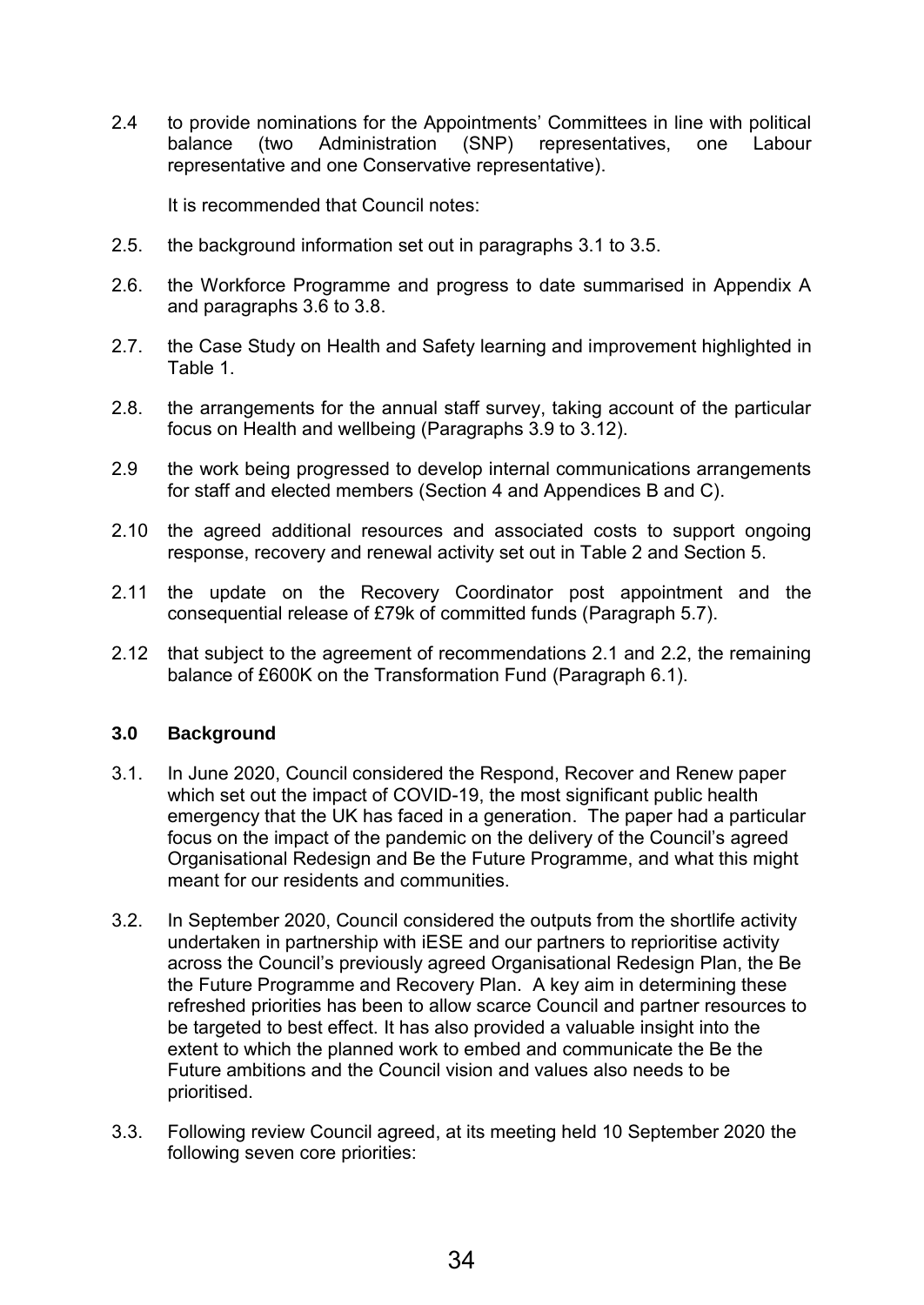- People and Place Hub pilot
- City Region Deal including Scotland's International Environment Centre and Sustainable ageing proposals
- STRIVE (Safeguarding through rapid intervention) pilot
- Income maximisation
- Digital strategy as an enabler
- Workforce
- Embedding vision, values and Transformation with internal and external stakeholders.
- 3.4. The report to Council also indicated that, subject to agreement of these seven priorities, work would be prioritised within the Be the Future Programme, with progress being monitored through the agreed governance Frameworks which comprise the Be the Future Board and Council. Key planned activities to populate this monitoring and evaluation framework were highlighted, including:
	- the development of programme and project specifications for each of the priorities
	- the allocation of resources to co-ordinate and lead key projects
	- the development of options appraisals and/or specific business cases to support recommendations for change, investment and/or savings
	- regular progress monitoring information.
- 3.5. This report focuses on providing an update on the development of the Workforce Priority and Programme of activity which has been developed in consultation with staff and trade union representatives. It also covers several aspects of planned work to develop embed and promote a shared understanding of, and commitment to, the Council's vision, values and transformation. The report consolidates and integrates recovery, support and transformation activity previously set out in the Council's Strategic Workforce Plan, Organisational Redesign Plan and the Covid-19 Recovery Plan.
- 3.6. Appendix A summarises the high level programme of activity, which currently comprises 33 projects. It has four overarching themes, drawn from the Strategic Workforce Plan:
	- Positive and inclusive organisational culture (12 projects)
	- Sustainable and resilient workforce (5 projects)
	- Our workforce feels supported, empowered, respected and engaged (8 projects)
	- Our workforce has the knowledge, skills and behaviours capable of meeting future demands (8 projects).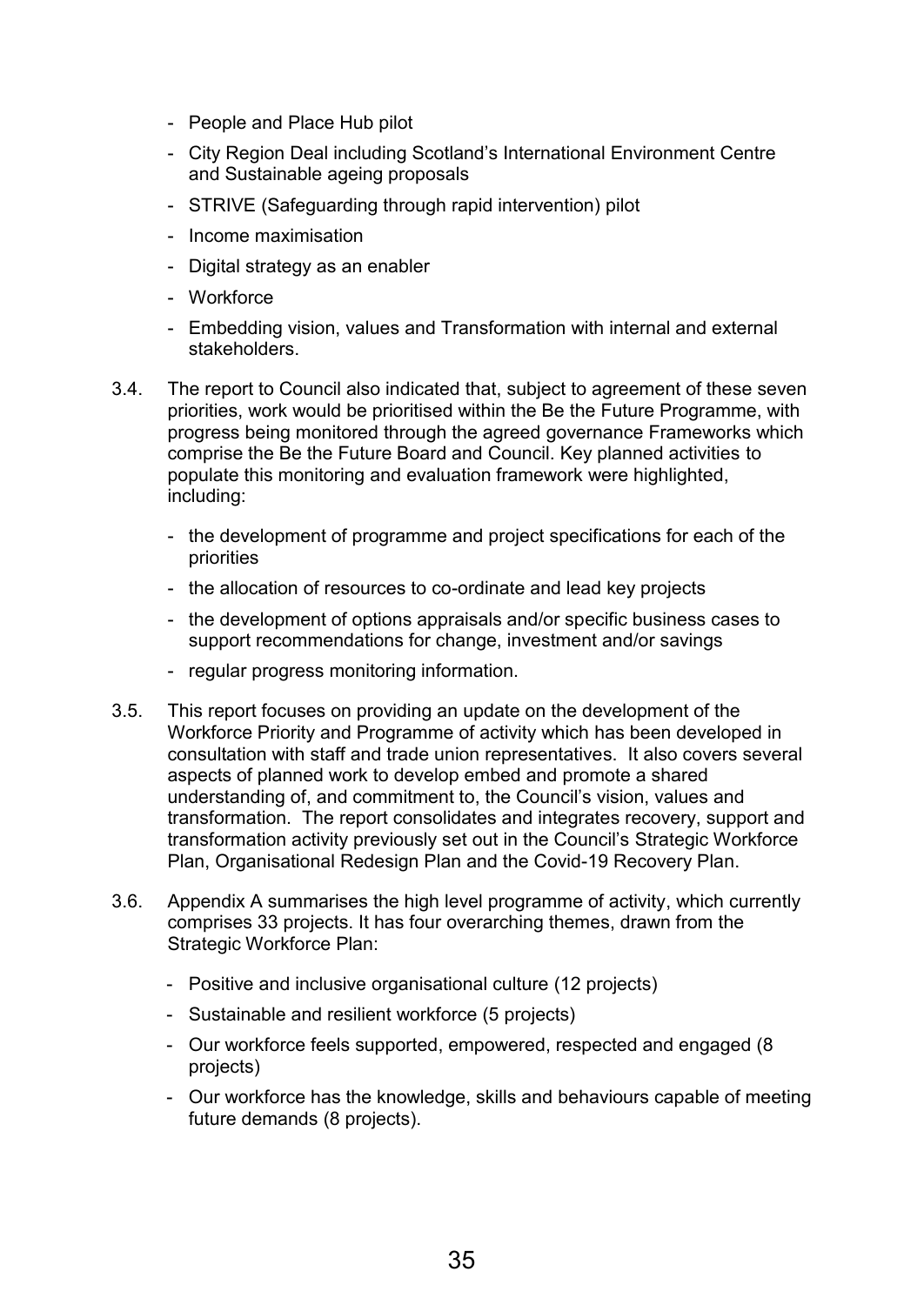- 3.7. The programme identifies the Project manager and timescales for each activity. An evaluation of the current status of each project is also included, summarised as follows:
	- 16 of 33 projects have been completed
	- 3 of 33 projects are underway or ongoing
	- 3 of 33 projects are subject to a slight delay against milestones due to Covid-19 recovery planning
	- 11 of 33 projects have been revised as a consequence of our experience and learning from the Covid-19 pandemic to date.

It is anticipated that this remains a dynamic plan with activity and priority being regularly reviewed in the light of learning, progress and our operating context. It is also envisaged that this activity is a critical enabler for all other activities, hence its prioritisation from both a recovery and transformation perspective. This integrated Programme is now being embedded within the agreed Be the Future Monitoring and Evaluation Framework.

- 3.8. There is already positive progress evident, with over 50% of the previously approved actions, having been completed. This work includes:
	- **PRD process:** The establishment of a new digital PRD process designed to promote good conversations between managers and staff, with particular focus on skills, training, and well being. This has been implemented across services, including with the Chief Executive (who undertakes the process in collaboration with the Council Leader and Group Leaders). This process is a critical feature in supporting staff to understand the the golden thread between the work our staff do and how it contributes to the Be the Future priorities and ambitions.
	- **Healthy Working Lives:** We reviewed our approach to Healthy Working Lives, and undertook work in support of achieving the Silver standard for the organisation. H&S and HR colleagues undertook a full review of current well-being initiatives, identifying areas for development and adding to the range of support currently available for staff. The Council was officially certified as having regained the silver standard in late 2019 and continues to work towards maintaining and exceeding this standard for the future.
	- **Leadership Development:** As part of the Be the Future programme we have realigned our Senior Management Forum (SMF) group to form a more collaborative and innovative network for our senior leaders. The new Senior Leadership Forum (SLF) will offer opportunities for safe and challenging discussion, with the aim of promoting shared ideas and innovative practice. This change also aims to support the Council's pandemic recovery work by providing a space for reflection and discussion, and aims to support a more cohesive and supported leadership group.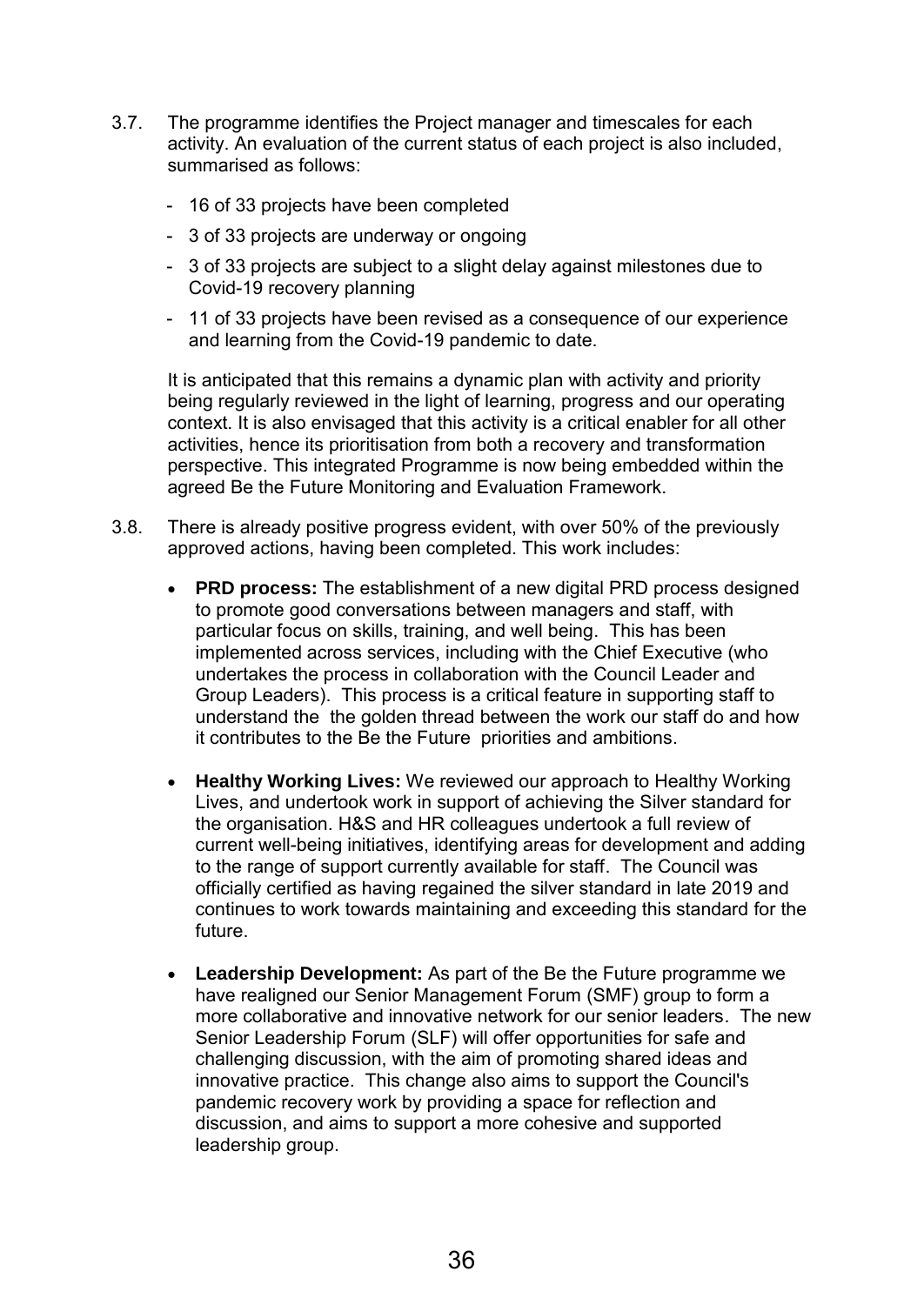- **Fair Work Framework:** As part of the working together forum (management and trade union representatives), work was undertaken to review the 5 dimensions of the Fair Work Framework namely effective voice, opportunity, security, fulfilment and respect; and show how the Council, as an employer, can demonstrate meeting the recommended supportive practices of the framework. In addition work was undertaken to identify further improvement actions that would allow the Council to demonstrate and strengthen our commitments to achieving the vision of Fair Work. Our review identified that across each of the dimensions we are able to demonstrate how we are meeting the supportive practices examples which include: Trade Union recognition; collective bargaining; communication and consultation arrangements; robust recruitment and selection procedures; promotion and progression practices that are open and equally attainable by all; paying the Living Wage; worklife balance policies; Sick Pay and Pension arrangements; investment in learning and personal development and career advancement; Health, Safety and wellbeing policies; and Organisational Policies and practices on Dignity at Work that foster a culture of respect.
- 3.9. Our learning to date from the Council and partner response to the Covid-19 pandemic has also informed the priority themes which are reflected within this Workforce Programme, resulting in a number of revisions to planned activity. These themes include:
	- Heath and safety, incorporating homeworking, minimising isolation and supporting good mental health
	- Effective communications
	- Leadership and flexible skills development.

The Case Study below highlights how we have worked with Trade Union colleagues and staff feedback to inform our learning from the initial phases of our Covid-19 response to continuously improve on our approach.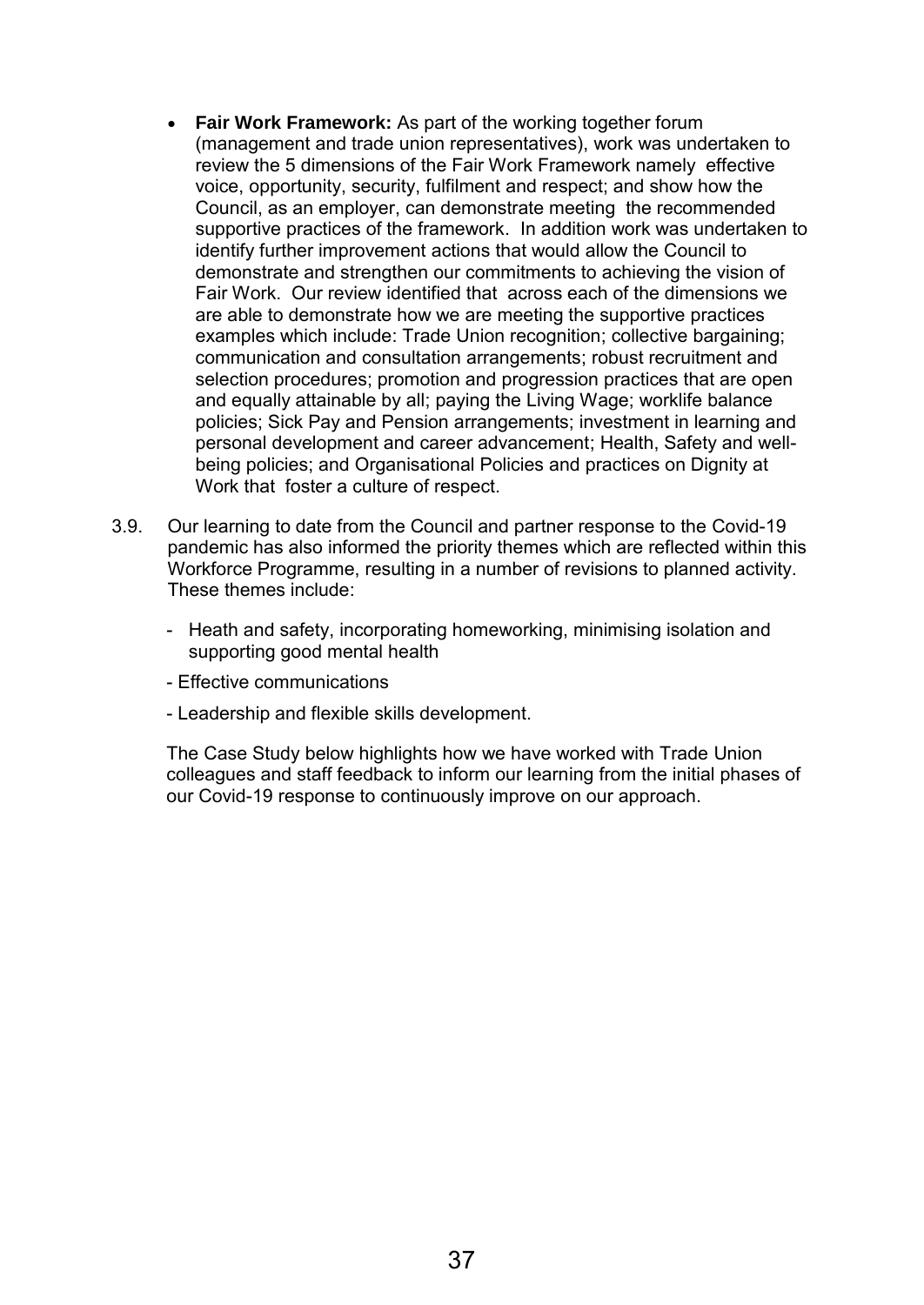### **Table 1: Case study on H&S in Kilncraigs operational HQ building**

#### **CASE STUDY: HEALTH AND SAFETY – Kilncraigs HQ**

Significant priority has been placed on ensuring the safety of service users, staff and visitors to our operational buildings in the light of Covid-19 restrictions. Since April, over 50 operational buildings have been subject to a risk assessment process to ensure compliance with restrictions and guidance from Scottish Government and Public Health Scotland, and to provide reassurance for those who need to attend.

At Kilncraigs, the Council's Administrative Headquarters, a range of measures were introduced at an early point which included: undertaking capacity assessments for individual rooms to ensure social distancing requirements can be implemented; clear staff messaging, enhanced building signage, a new operational homeworking policy, enhanced cleaning regimes; one way system, and access to appropriate PPE and sanitising products in workspaces.

With the easing of restrictions on Scottish Government's route map, as more services recommenced, it has been necessary to further review some of these measures. Based on feedback from staff and joint working with trade union colleagues, additional enhanced measures have been introduced which include:

- hourly monitoring and recording of staff numbers on each floor compared with capacity limits

- testing and roll out of the Paxton 'app' for the Kilncraig's door entry system which enables real time monitoring of staff numbers and enables roll call functionality as part of our fire drill/ incident management procedures

-introduction of QR codes across our estate, ensuring visitor details are recorded when attending our premises

- introduction of online 'near miss' reporting to enable our staff to quickly and easily report breaches of health and safety and/or Covid security.

- 3.10 In the September update report to Council, details were provide of the outcome of the Council's COVID-19 Staff Wellbeing Survey which was undertaken in May. At that time, the survey found that of the 1006 responses received 90% felt their mental well being was between fair and excellent. This was a positive response and outcome across our workforce. However, much has happened since May, including more recently, increasing local and national infection rates and a pausing of the Scottish Government's Coronavirus Route Map, alongside the reintroduction of localised measures to restrict the transmission of the virus.
- 3.11 The Council undertakes an annual staff survey in order to understand employee perceptions across a range of themes. The staff survey is a critical enabler in helping us to understand what we need to do to support staff, ensure they are engaged and listened to, and to make the Council a great place to work. However, with the recent effects of the pandemic being felt across all our directorates we recognise that staff welfare and support is more critical than ever; particularly across the themes of communication, health and well-being, and home working practices Many of these themes are equally applicable to elected members.
- 3.12 As such, working in collaboration with the staff survey providers, changes have been made to the Council's 2020 staff survey to provide greater focus on these important themes and to create a natural follow on from the Staff Health and Well Being Survey undertaken in May 2020. In doing so it will be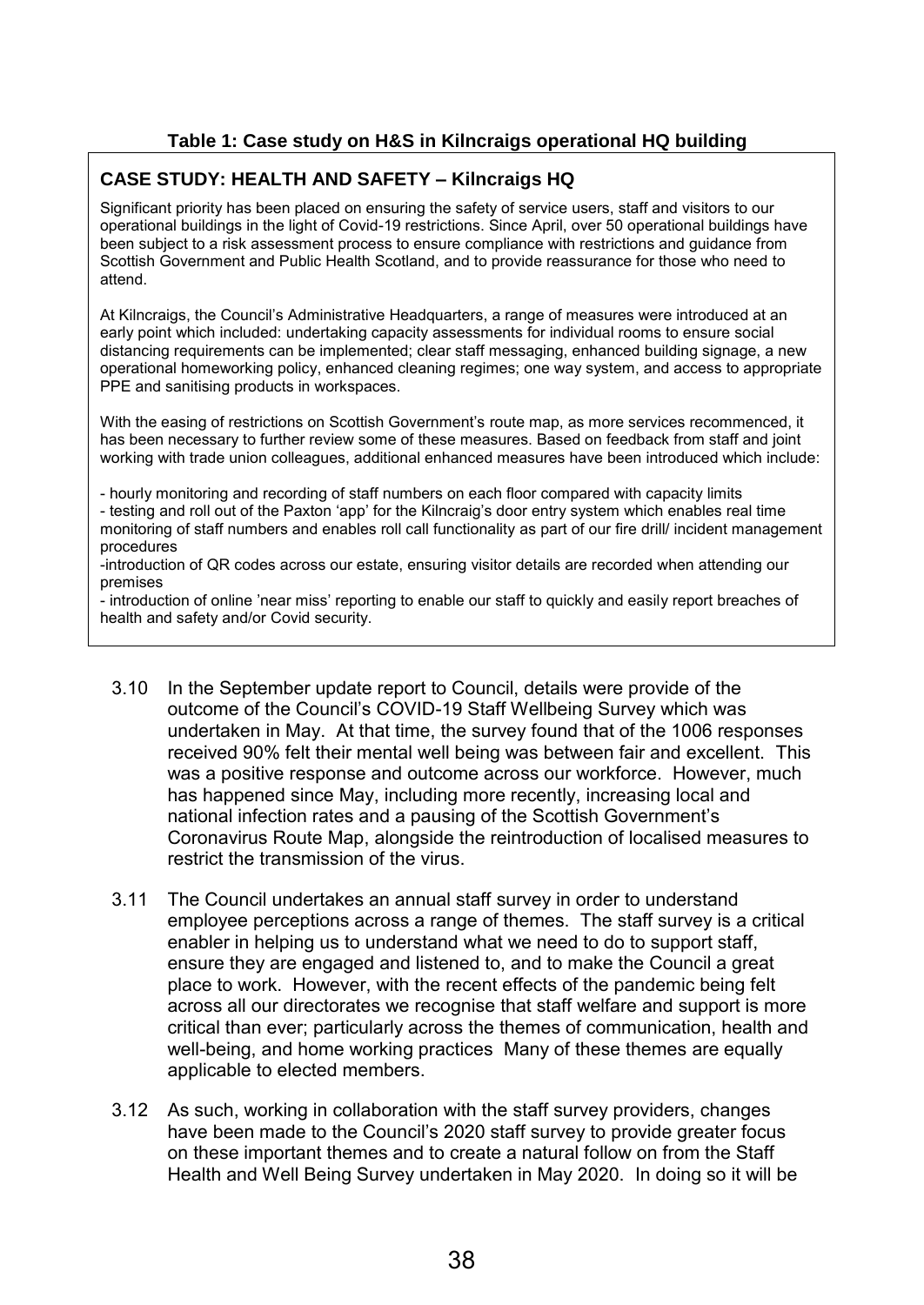possible to identify where staff focussed approaches need to be developed and improved, in addition to providing crucial supporting evidence to the workforce development initiatives currently underway via the Workforce Programme which embeds the Strategic Workforce Plan (2019-22). The 2020 staff survey will be undertaken across the Council in late October 2020, with full reporting to Council and trade union colleagues at the start of the new year.

3.13 It is anticipated that sustaining the positive staff feedback and outcomes reported in May is likely to be challenging, given the informal evidence of the varied experiences many people are sharing in the workplace. In the interim, prior to the availability of the survey outcome, work is also being undertaken to continue to enhance the signposting of the range of available supports, such as those for health and wellbeing, or both staff and elected members.

#### **4.0 Internal Communications**

- 4.1 The Workforce Programme set out in Appendix A, highlights a considerable range of areas where Council has agreed that we need to develop a shared understanding of the Council's vision, values and transformation ambitions. This work was originally planned to start in March this year, following agreement of the Be the Future Programme at the Council's Budget meeting. This activity was subsequently deferred in order to allow resources to be diverted onto priority work responding to the Covid-19 pandemic.
- 4.2 One of the earliest and most consistent aspects of learning from staff and partners during the pandemic has been that the clear sense of a common purpose and shared priority considerably enhanced the effectiveness and efficiency of finding solutions, even within such a challenging context. This is a lesson that has a much broader application and that the Council's developing approach seeks to build on.
- 4.3 The Council's ambitious Be the Future programme sets out our commitment to deliver sustainable public services by improving the economic performance of Clackmannanshire and creating conditions which ensure that our people, places and businesses enjoy the benefits of greater prosperity and wellbeing. Delivering on these ambitions is, therefore critical to supporting recovery from the pandemic in Clackmannanshire.
- 4.4 The Council's greatest assets in communicating its vision for the future to our communities are elected members and staff. To do this effectively, it is important that clear and consistent messaging is developed to ensure that staff and elected members are aligned with, and understand, the Council's values and vision and transformation ambitions.
- 4.5 To support this we need to communicate clearly and openly with employees and elected members. Our draft Be the Future internal communications plan sets out how we will engage with our staff and elected members on our transformation journey, our vision and values, our culture and our workforce priorities. It is planned to engage with Trade Union representatives, elected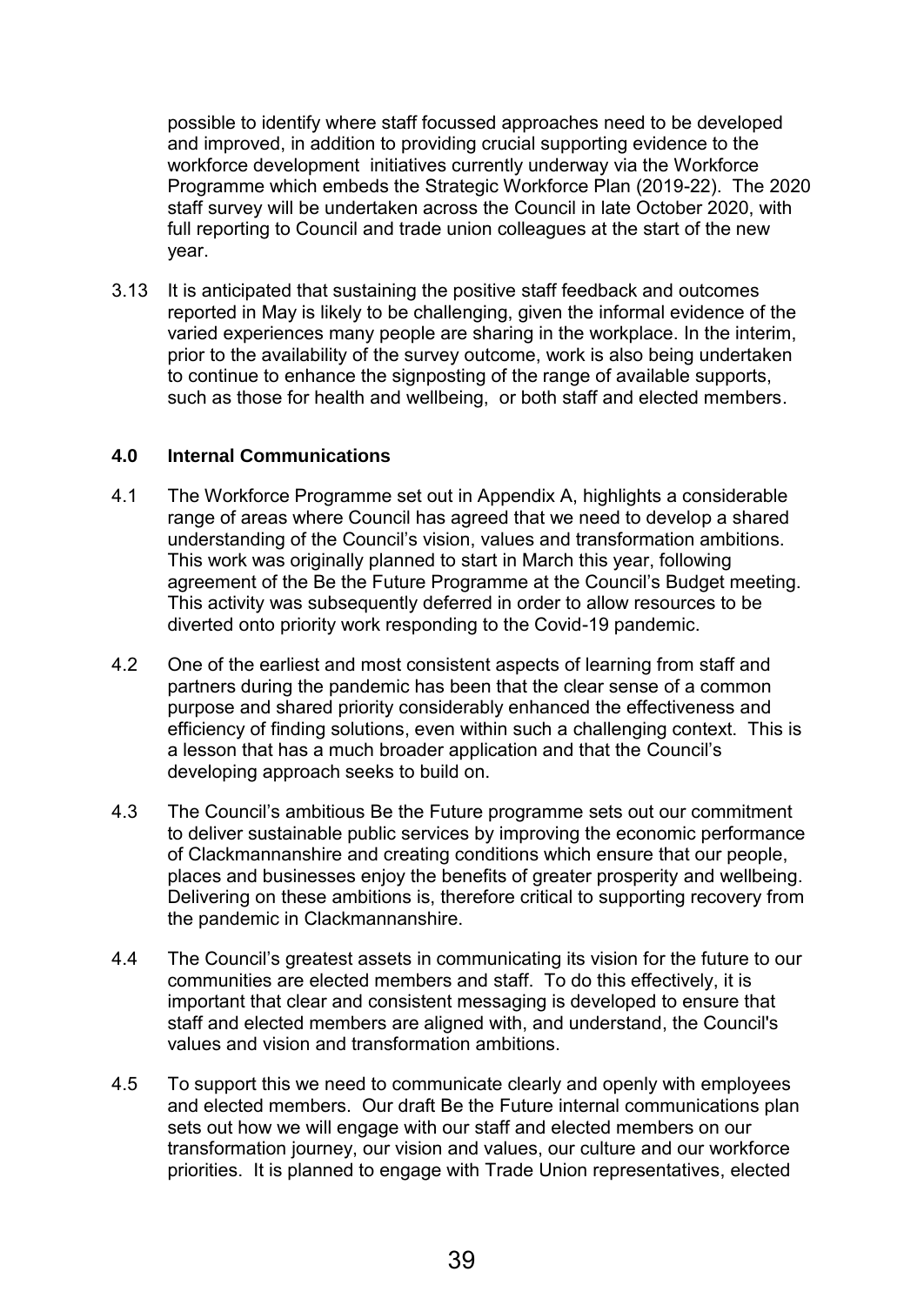members and staff to find out if there are any other suggestions that should be included.

- 4.6 To deliver on the Plan, it is proposed that we will use traditional tools such as staff intranet, member and staff briefings and newsletters alongside more modern methods such as video and internal social media. Appendix B highlights a high level summary of the different types of activities that are planned to improve our Communications in respect of:
	- individual Be the Future projects
	- Values and culture
	- Workforce communications on training and skills development, service and corporate initiatives.
- 4.7 Two versions of the proposals are provided which recognise activities we are able to start now, within our current IT environment, and enhanced communications tools and approaches as we develop our digital approaches which will start with the migration to Microsoft 365.
- 4.8 One specific activity which is currently being developed is the creation of high level graphics to highlight how individual projects and activities contribute to the delivery of the priorities and ambitions of the Council and its partners. This activity aims to show the significant level of integration and consistency that exist within the Council's strategic planning framework. This is often referred to as 'The Golden Thread' and is a critical tool in helping managers and staff understand how their activity contributes to the delivery of overall Council and partner ambitions and priorities. Appendix C sets out a visual representation of these priorities across the Strategic Planning framework.
- 4.9 An early priority in this process is the mapping of priority activity set out within the LOIP, Be the Future Corporate Plan and Be the Future Programme. This mapping activity is ongoing and will also be a useful input to future discussions with our partners and stakeholders as the basis for considering and maximising the opportunities to streamline our planned activity.
- 4.10 This work on internal communications is being prioritised, however, further work will be developed to support more consistent and effective external communications when this work is suitably progressed.

#### **5.0 Resourcing Update**

5.1 As priorities are agreed, it is necessary to ensure that the Council's resources are deployed effectively and in line with these priorities. However, as outlined to the EDMF and Council, it has been clear for some time that additional resources are required to ensure that Clackmannanshire Council as an organisation is able to continue to respond to this emergency whilst simultaneously undertaking critical recovery and renewal activity.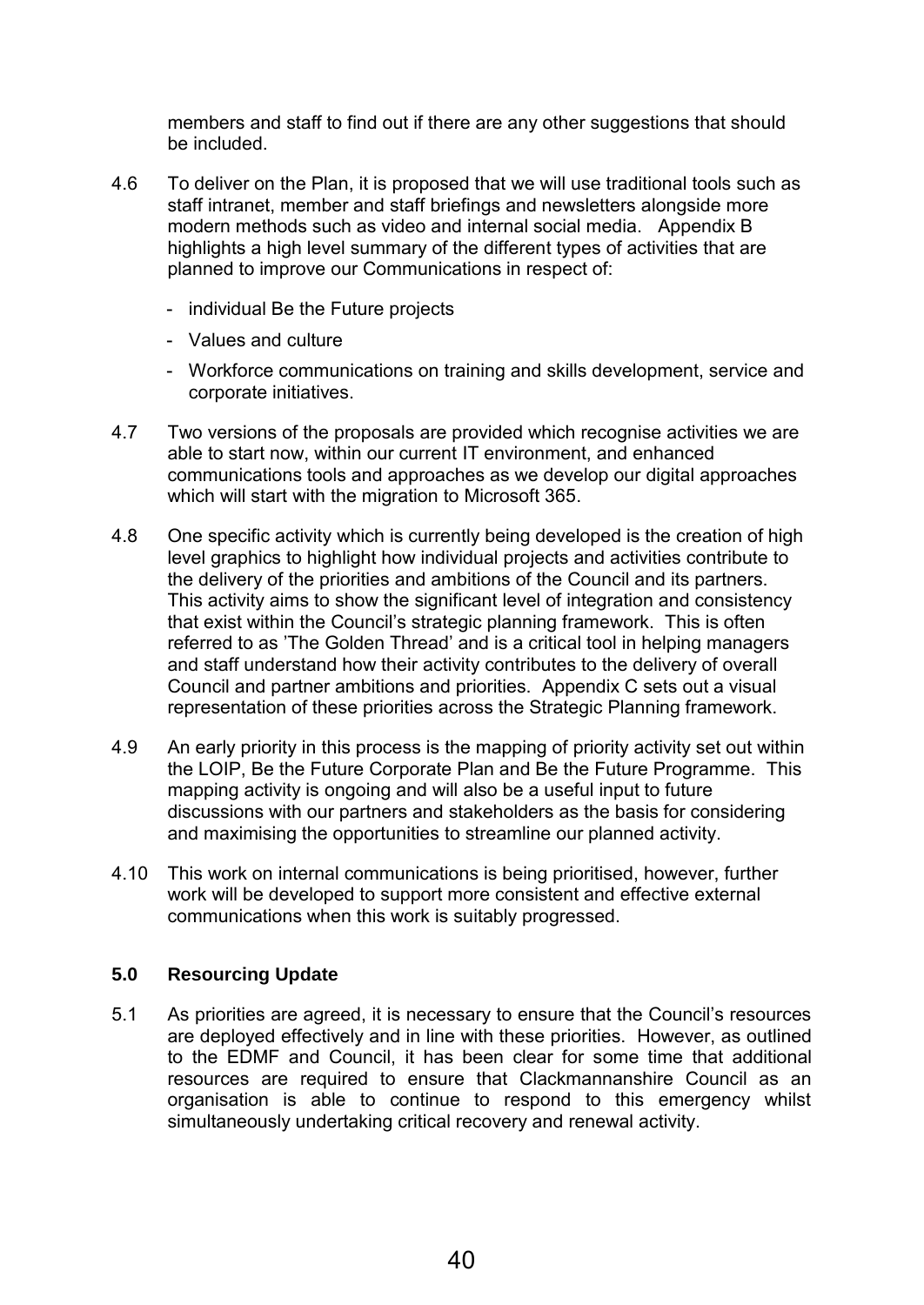- 5.2 In September, Council agreed to:
	- delegate a sum of £250k from uncommitted reserves to the Senior Leadership Group to allow additional resources to be implemented in respect of priority resourcing needs/residual unmet need previously reported; and
	- to increase the Transformation Fund by £500k (new balance £742k) to facilitate the delivery of planned priority work required to deliver transformation proposals.
- 5.3 Following these approvals, the Senior Leadership Group has undertaken a further review of resourcing pressures to identify critical additional capacity that is required to deliver ongoing response, recovery and transformation work. This item of business is kept under regular review, given the volatility and ongoing uncertainty around a range of local and national requirements. Table 2 below details the immediate priority resourcing requirements considered and approved by the Senior Leadership Group in respect of the delegated sum of £250k. The table sets out each post, its duration and cost. There is unanimous agreement amongst the Senior Leadership group that these resources are critical to the delivery of the priority work highlighted in this and previous update reports to Council:

| <b>Role</b>                                                                 | <b>Number</b><br>of l<br>posts | Estimated cost<br>(£000) | <b>Duration</b><br><b>of</b><br>appointment                                          |
|-----------------------------------------------------------------------------|--------------------------------|--------------------------|--------------------------------------------------------------------------------------|
| Asset<br><b>Management</b><br>Officer*                                      | 1                              | 94                       | 18 months fixed<br>term                                                              |
| <b>Assistant</b><br>Learning<br>and<br><b>Development</b><br><b>Adviser</b> | 1                              | 37                       | 24 months fixed<br><b>term</b> (partially<br>funded<br>by<br><b>Training Budget)</b> |
| <b>Revenues</b><br><b>Project Officer*</b>                                  | 1                              | 40                       | 12 months fixed<br>term                                                              |
| Senior Project<br><b>Officer</b><br>(Redesign)*                             | 1                              | 63                       | 12 months fixed<br>term                                                              |
| <b>TOTAL</b>                                                                | 4                              | 234                      | N/A                                                                                  |

**Table 2: Priority additional resources agreed by SLG August 2020** 

**\* Dependant on outcome of Job Evaluation** 

5.4 In order to support the Council in developing its place-based transformation options and proposals, and to facilitate more robust analysis of local data and trends, additional expertise is required to re-establish the Council's GIS capability and capacity. It is proposed to establish a fixed term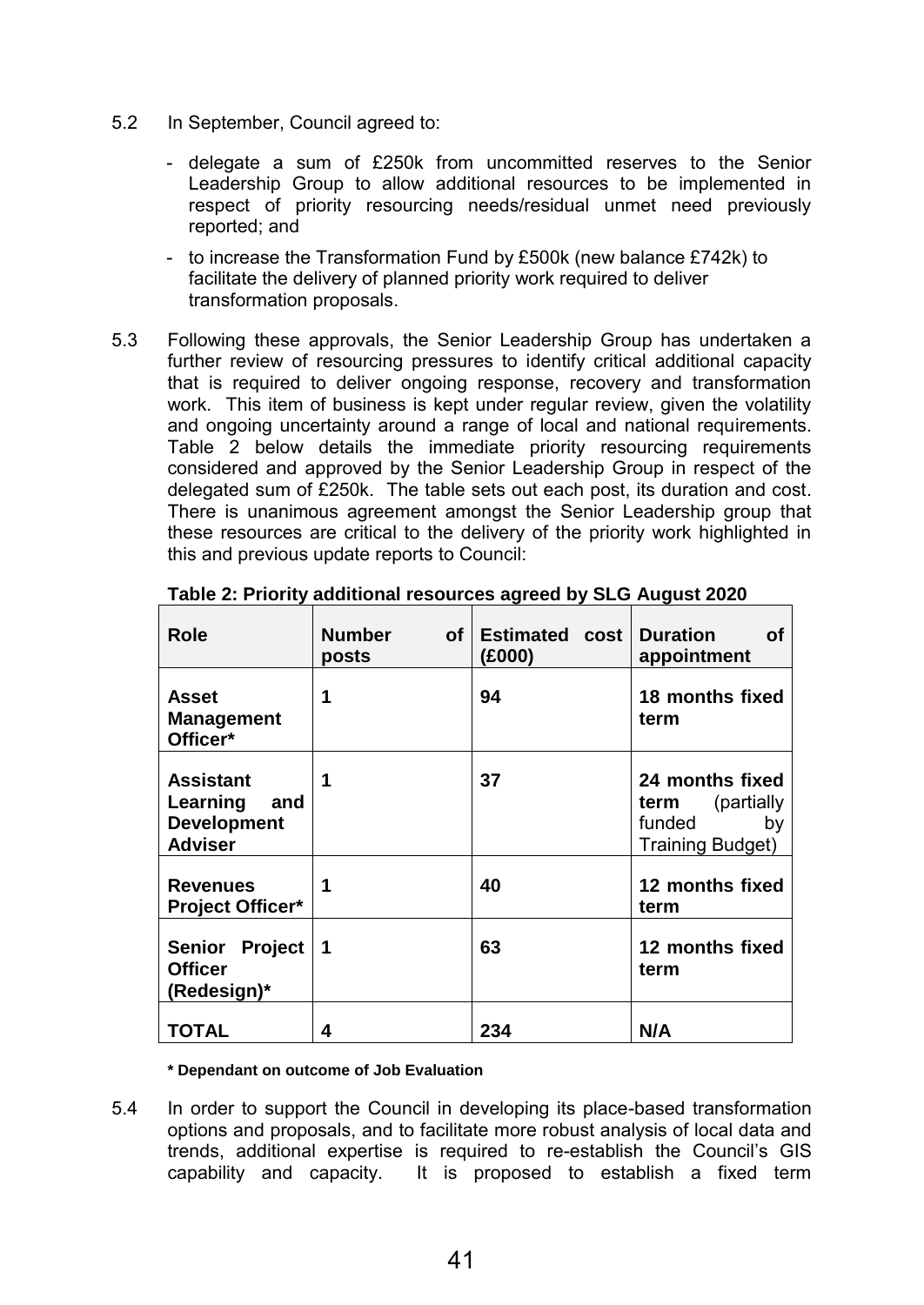appointment/procurement to undertake an initial assessment of the current capacity and capability and to develop an action plan to implement the necessary improvements. It is proposed that this discrete appointment would be of 12 week duration at an estimated maximum cost of £20k which is requested from the Transformation Fund.

- 5.5 Council is also requested to approve a fixed term appointment of an additional Strategic Director post for 18 months (Cost £202K). This post will:
	- provide greater corporate resilience across response and recovery work
	- support the development of specific priority transformation proposals based on the seven recently agreed priority programmes (Council 10 September)
	- create additional resilience and cover in respect of deputising arrangements for both the Chief Executive (as nominated deputy) and Strategic Directors.

This post is requested following the significant impact that the lack of immediate access to/lack of availability of senior team members has had during the pandemic response, in particular, for instance through illness and/or isolating periods.

- 5.6 It is proposed that this appointment is advertised both internally and externally and as a potential secondment opportunity on a simultaneous basis. The appointment would follow the usual chief officer recruitment process through a formal Appointments Committee. This report requests Council to agree to initiate this process with the establishment of an Appointments Committee. The Job Profile is currently being drafted in line with the existing Strategic Director profiles and will be submitted to the Appointments Committee for approval alongside the job pack prior to recruitment. The post will be funded through non-ringfenced elements of Covid Funding received from the Scottish Government (£80k) and from the Transformation Fund (£122k).
- 5.7 Additionally, new roles for the Council in responding to the pandemic continue to be advised, for instance in respect of the Isolate and Support Scheme and to support Test & Protect contact tracing activity. This is placing significant demands on a range of council services, including some acute pressures in aspects of support services such as finance and legal. Work is currently being undertaken to confirm that additional resourcing in these areas could be funded on a fixed term basis from the available residual balance of the uncommitted non-ringfenced funding received from Scottish Government.
- 5.8 In September, Council was advised that following the interview process held in early August to appoint a Recovery Co-ordinator, an external appointment had been made. It was anticipated that the successful candidate would join the Council in October 2020. Subsequently the candidate has, unfortunately, confirmed that they are unable to take up the post. The Strategic Director (Partnership and Performance) is re-evaluating the priority resourcing needs and in the interim, the £79k allocation from the non-ringfenced element of Scottish Government Covid allocation has been released.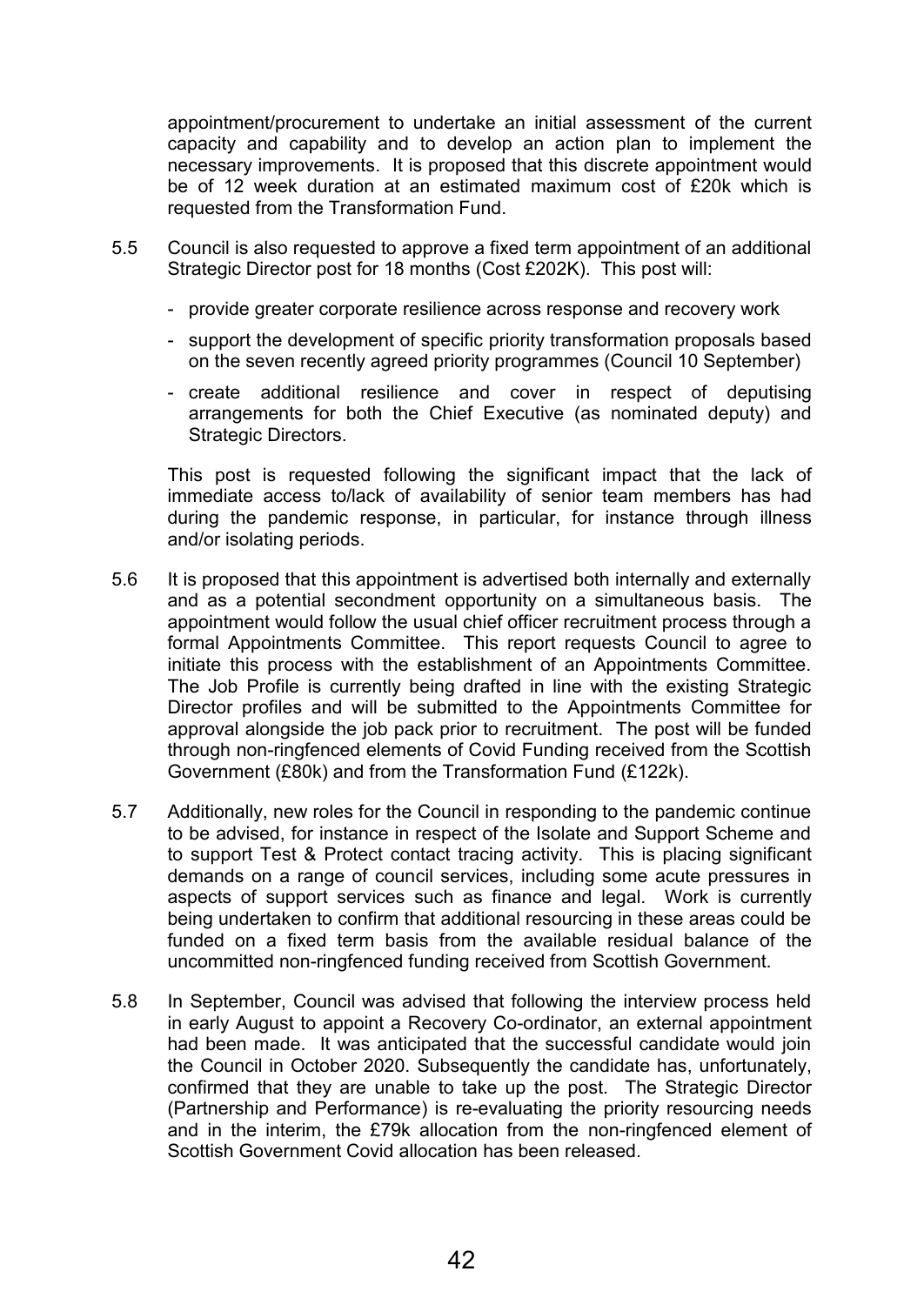#### **6.0 Financial Considerations**

6.1 The current uncommitted balance on the Transformation Fund is £742k. This report proposes additional expenditure of £142k (£122k to recruit an additional fixed term Strategic Director and £20k to develop an action plan to re-establish the Council's GIS capability). Subject to approval of these requests, this would leave an uncommitted Transformation Fund balance of £600k. A further £80k is requested from the Council's non-ringfenced Covid funding as a contribution to the costs of appointing additional response and recovery resource.

#### **7.0 Sustainability Implications**

7.1 N/A

#### **8.0 Resource Implications**

- 8.1 *Financial Details*
- 8.2 The full financial implications of the recommendations are set out in the report. This includes a reference to full life cycle costs where appropriate.  $Y$ es  $\square$
- 8.3 Finance have been consulted and have agreed the financial implications as set out in the report. The report of the set of the set of the set of the set of the set of the set of the set of the set of the set of the set of the set of the set of the set of the set of the set of the set of the set o
- 8.4 *Staffing*

#### **9.0 Exempt Reports**

9.1 Is this report exempt? No

#### **10.0 Declarations**

The recommendations contained within this report support or implement our Corporate Priorities and Council Policies.

 $(1)$  **Our Priorities** (Please double click on the check box  $\boxtimes$ )

Clackmannanshire will be attractive to businesses & people and ensure fair opportunities for all  $\square$ Our families; children and young people will have the best possible start in life  $\Box$ Women and girls will be confident and aspirational, and achieve their full potential and the set of the set of the set of the set of the set of the set of the set of the set of the set of the set of the set of the set of the set of the set of the set of the set of the set of the set of Our communities will be resilient and empowered so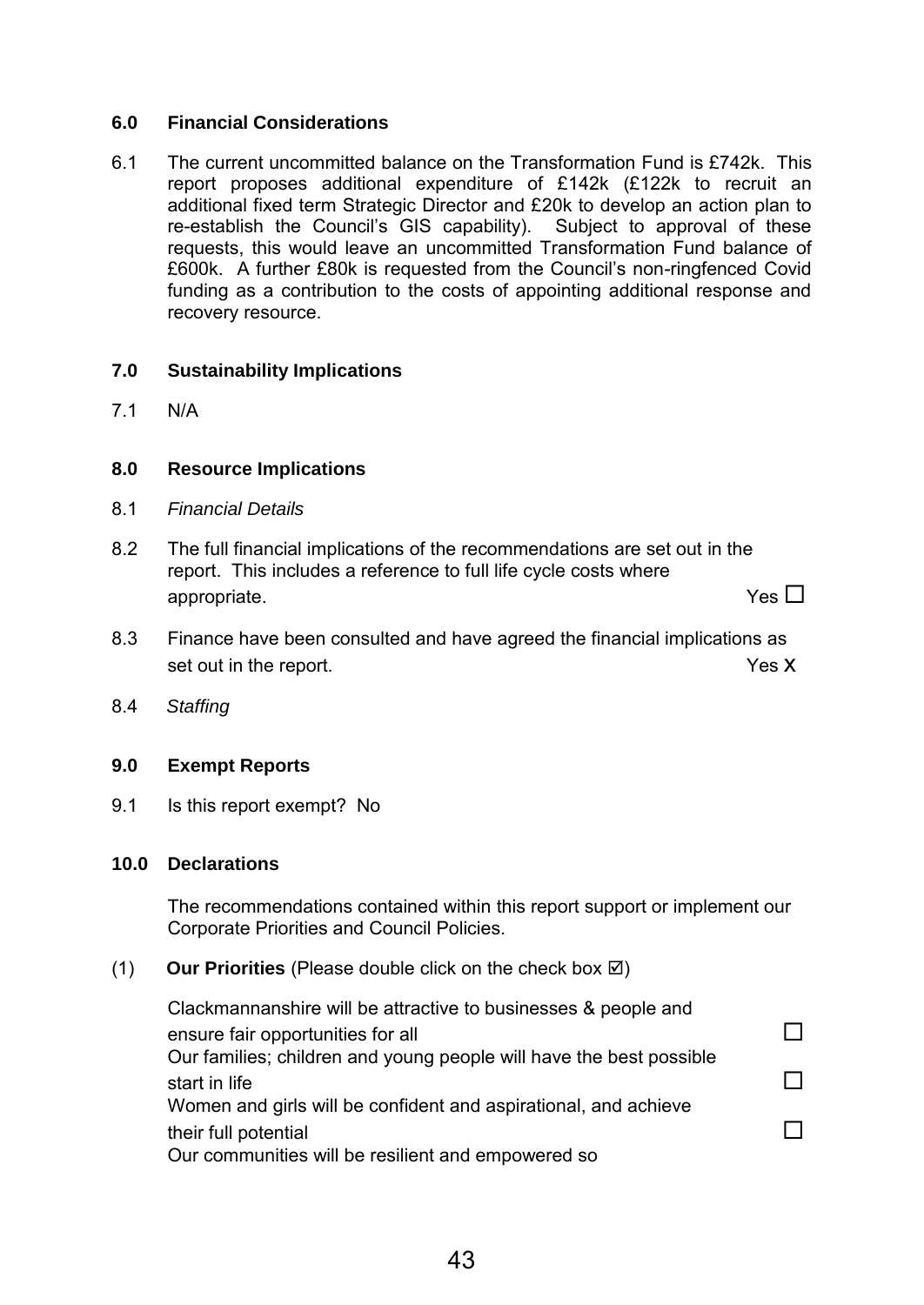| that they can thrive and flourish |  |  |
|-----------------------------------|--|--|
|-----------------------------------|--|--|

#### (2) **Council Policies** (Please detail)

#### **11.0 Equalities Impact**

11.1 Have you undertaken the required equalities impact assessment to ensure that no groups are adversely affected by the recommendations?

Yes No

#### **12.0 Legality**

12.1 It has been confirmed that in adopting the recommendations contained in this report, the Council is acting within its legal powers. Yes

#### **13.0 Appendices**

13.1 Please list any appendices attached to this report. If there are no appendices, please state "none".

 Appendix A: Workforce Programme Appendix B: Communications Plan Appendix C: Be the Future: 'Demonstrating the Golden Thread'

#### **14.0 Background Papers**

14.1 Have you used other documents to compile your report? (All documents must be kept available by the author for public inspection for four years from the date of meeting at which the report is considered)

Yes  $\Box$  (please list the documents below) No  $\Box$ 

**Author(s)** 

| <b>NAME</b>  | <b>DESIGNATION</b>     | <b>TEL NO / EXTENSION</b> |
|--------------|------------------------|---------------------------|
| Nikki Bridle | <b>Chief Executive</b> | 452002                    |

#### **Approved by**

| <b>NAME</b>  | <b>DESIGNATION</b>     | <b>SIGNATURE</b> |
|--------------|------------------------|------------------|
| Nikki Bridle | <b>Chief Executive</b> |                  |
|              |                        |                  |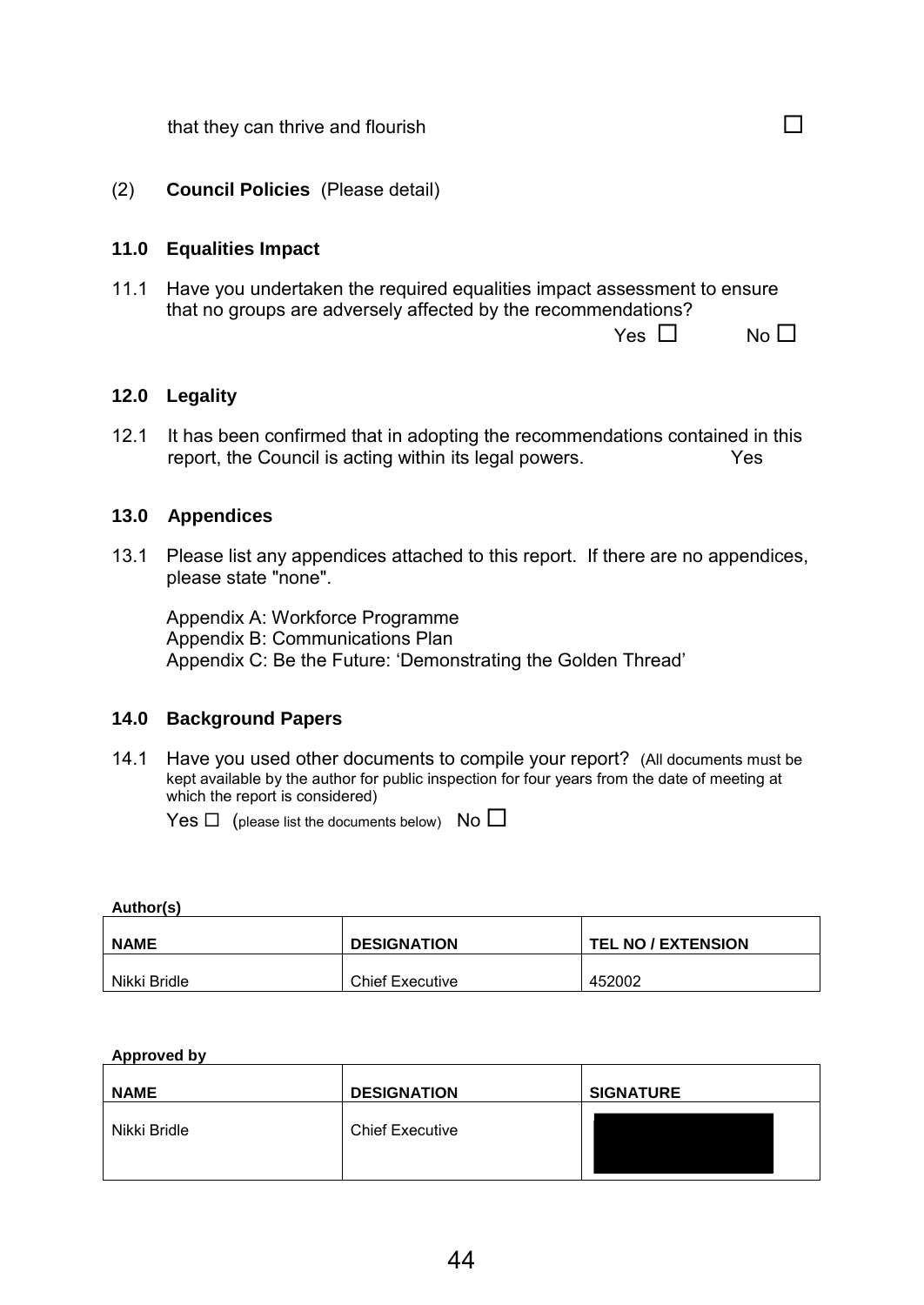#### Appendix A

| <b>Reference Document</b>         | <b>Action</b>                                                                                                                                                                                  | <b>Project Manager</b>                                          | <b>Due Date</b> | <b>Status</b>        | <b>Narrative</b>                                                                  |
|-----------------------------------|------------------------------------------------------------------------------------------------------------------------------------------------------------------------------------------------|-----------------------------------------------------------------|-----------------|----------------------|-----------------------------------------------------------------------------------|
|                                   |                                                                                                                                                                                                | Positive & Inclusive Organisational Culture                     |                 |                      |                                                                                   |
| Strategic Workforce Plan          | Review our Core Competency Framework so as to link in with Council values                                                                                                                      | OD Advisor                                                      | Sep-21          | verdue               |                                                                                   |
| Strategic Workforce Plan          | When preparing leadership Management Development proposals, ensure our<br>approach incorporates opportunities for all levels of management.                                                    | OD Advisor                                                      | Nov-20          | <b>COVID Revised</b> |                                                                                   |
| Strategic Workforce Plan          | Leadership and Management Development approach to include both transformational<br>change, and resilience training                                                                             | <b>OD Advisor</b>                                               | Jul-19          | Complete             |                                                                                   |
| Strategic Workforce Plan          | Evaluate communication channels for 'hard to reach' groups in order to improve<br>engagement                                                                                                   | Communications Officer                                          | Dec-21          | <b>COVID Revised</b> |                                                                                   |
| Strategic Workforce Plan          | Explore options for capturing staff ideas on an on-going basis (staff suggestions)                                                                                                             | <b>Communications Officer</b>                                   | Dec-21          | <b>COVID Revised</b> |                                                                                   |
| Strategic Workforce Plan          | Ensure our Corporate Plan, vision and values are visible to staff, and form part of their<br>day to day work                                                                                   | <b>Communications Officer</b>                                   | Dec-21          | <b>OVID Revised</b>  |                                                                                   |
| Strategic Workforce Plan          | In line with Policy Group schedule of work review the Council's recruitment<br>procedures to ensure a clear link to our vision and values                                                      | Senior Manager - HR & WFD                                       | $Sep-19$        | Complete             |                                                                                   |
| Organisational Redesign Framework | New corproate values: Be the Future                                                                                                                                                            | <b>Communications Officer</b>                                   | $May-19$        | Complete             |                                                                                   |
| Organisational Redesign Framework | Leadership Development in place: ESLG                                                                                                                                                          | <b>OD Advisor</b>                                               | $Jul-20$        | Complete             |                                                                                   |
| Organisational Redesign Framework | Planned Senior Leadership Forum following recuirtment                                                                                                                                          | OD Advisor                                                      | $Jan-21$        | <b>Jnderway</b>      |                                                                                   |
| Organisational Redesign Framework | Management charter and action plan for ESLG                                                                                                                                                    | Unknown                                                         | Uknown          | <b>Inknowr</b>       | Updated required on action                                                        |
| Recovery Plan (COVID-19)          | Leadership developmemt and training needs analysis                                                                                                                                             | <b>OD Advisor</b>                                               | Apr-21          | <b>COVID Revised</b> | Cross references with row 31 - Council wide skills audit                          |
|                                   |                                                                                                                                                                                                | <b>Sustainable and Resilient Workforce</b>                      |                 |                      |                                                                                   |
| Strategic Workforce Plan          | Undertake a matching exercise, designed to explore how the Council currently meets<br>the Fair Work Framework dimensions, and the work required for future alignment                           | Senior Manager - HR & WFD                                       | Dec-19          | Complete             |                                                                                   |
| Organisational Redesign Framework | Creation of a Workforce Strategy (Strategic Workforce Plan)                                                                                                                                    | OD Advisor                                                      | Jul-19          | Complete             |                                                                                   |
| Organisational Redesign Framework | Signficant refresh and new workforce policies e.g. carers , menopause, various H&S                                                                                                             | Senior Manager - HR & WFD                                       | Feb-20          | Complete             |                                                                                   |
| Recovery Plan (COVID-19)          | Continued and evolving focus on health and safety; homeworking; and minising risk of<br>solation                                                                                               | <b>H&amp;S Advisor</b>                                          | Ongoing         | <b>Jnderway</b>      | Work being undertaken via the LRP                                                 |
| Recovery Plan (COVID-19)          | Revisions to employment policies to reflect the evolving new work environment                                                                                                                  | Senior Manager - HR & WFD                                       | ongoing         | Ingoing              | All existing policies on cyclical review process.                                 |
|                                   |                                                                                                                                                                                                | Our workforce feels supported, empowered, respected and engaged |                 |                      |                                                                                   |
|                                   | Undertake a review of our approach to Healthy Working Lives, including viability of                                                                                                            |                                                                 |                 |                      |                                                                                   |
| Strategic Workforce Plan          | achieving the Gold Standard                                                                                                                                                                    | H&S Advisor                                                     | Oct-19          | Complete             |                                                                                   |
| Strategic Workforce Plan          | Create a Communications Strategy for all in-house Health & Well Being initiatives                                                                                                              | <b>Communications Officer</b>                                   | Oct-19          | Complete             |                                                                                   |
| Strategic Workforce Plan          | Undertake Portfolio based analysis of future staff survey results in order to<br>understand hotspots and areas of action                                                                       | OD Advisor                                                      | $Jan-21$        | <b>COVID Revised</b> | 2019 analysis to be undertaken and incorporated into 2020 staff<br>survey results |
| Strategic Workforce Plan          | Undertake a review of our communications strategy, with a view to developing our<br>approach to cascades of important information, and building approaches for 'hard to<br>reach' staff groups | <b>Communications Officer</b>                                   | Dec-21          | <b>COVID Revised</b> |                                                                                   |
| Organisational Redesign Framework | Reinvigorating communications                                                                                                                                                                  | Communications Officer                                          | Dec-21          | <b>COVID Revised</b> |                                                                                   |
| Organisational Redesign Framework | Staff Survey baseline: Collaborative action planning with Tus and Staff                                                                                                                        | OD Advisor                                                      | $Jan-19$        | Complete             |                                                                                   |
| Organisational Redesign Framework | Development of employee voice initiatives                                                                                                                                                      | Communications Officer                                          | Dec-21          | <b>COVID Revised</b> |                                                                                   |
| Recovery Plan (COVID-19)          | Communication, engagement and contact mechaisms for elected members, staff and<br>managers                                                                                                     | Communications Officer                                          | Dec-21          | <b>COVID Revised</b> |                                                                                   |
|                                   | Our workforce has the knowledge, skills and behaviours capable of meeting future demands                                                                                                       |                                                                 |                 |                      |                                                                                   |
|                                   | Undertake a Council wide workforce analysis in order to identify training, skills gaps                                                                                                         |                                                                 |                 |                      |                                                                                   |
| Strategic Workforce Plan          | Ind behavioural competencies<br>Create a structured approach to promotion of all L&D activities, to increase uptake                                                                            | <b>OD Advisor</b>                                               | Apr-21          | <b>OVID Revised</b>  |                                                                                   |
| Strategic Workforce Plan          | and increase breadth of opportunity for all staff<br>Promote communication and social skills courses on the Clacks Academy for all                                                             | OD Advisor                                                      | Aug-19          | Complete             |                                                                                   |
| Strategic Workforce Plan          | managers and leaders                                                                                                                                                                           | OD Advisor                                                      | Mar-19          | Complete             |                                                                                   |
| Strategic Workforce Plan          | The Council's transformation programme should consider workforce development<br>and OD / LD requirements at project initiation stage, and within all business cases                            | OD Advisor                                                      | Aug-19          | Complete             |                                                                                   |
| Strategic Workforce Plan          | Undertake a review of our 360 Development Tool with a view to a staggered roll out<br>cross all management levels                                                                              | OD Advisor                                                      | Sep-21          | verdue               |                                                                                   |
| Strategic Workforce Plan          | Roll out the revised Digital PRD process to all staff                                                                                                                                          | OD Advisor                                                      | $Sep-19$        | Complete             |                                                                                   |
| Strategic Workforce Plan          | Roll out of the Chief Executive PRD process                                                                                                                                                    | OD Advisor                                                      | Sep-19          | Complete             |                                                                                   |
| Organisational Redesign Framework | <b>New PRD Process</b>                                                                                                                                                                         | <b>OD Advisor</b>                                               | $Sep-19$        | Complete             |                                                                                   |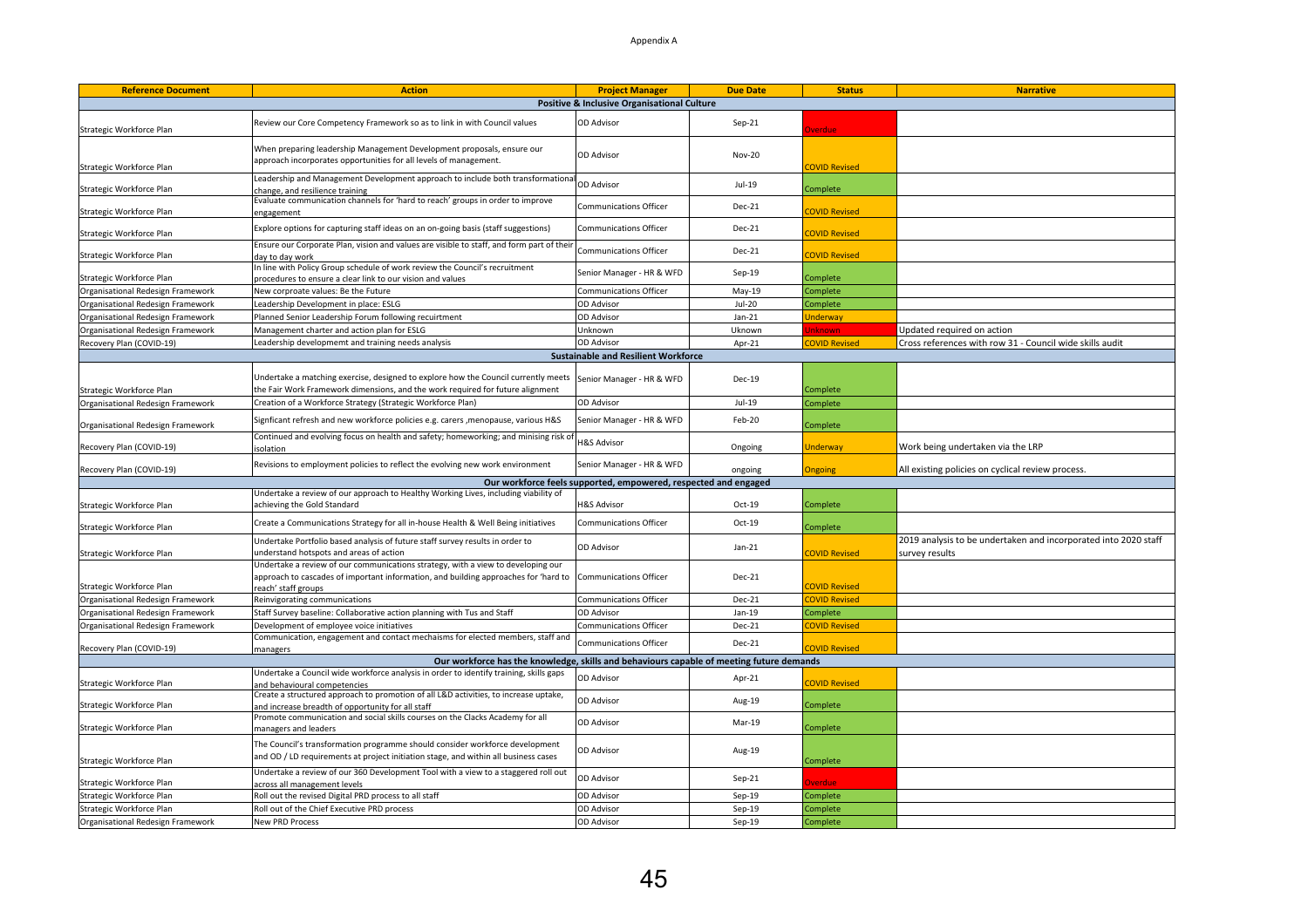### **Comms activities with new IT systems in place (Microsoft 365**

**Staff**

### **Be the Future projects**



## **Values & Culture** Infographics telling a different

| Images                  | $\bullet$ $\bullet$ $\bullet$ |
|-------------------------|-------------------------------|
| Infographics            | $\bullet$ $\bullet$           |
| story behind each value |                               |

## **Workforce**

| Infographics                                                                            |  |
|-----------------------------------------------------------------------------------------|--|
| Infographics on workforce                                                               |  |
| Build an elected members section<br>on intranet containing<br>information and briefings |  |
| Video messaging                                                                         |  |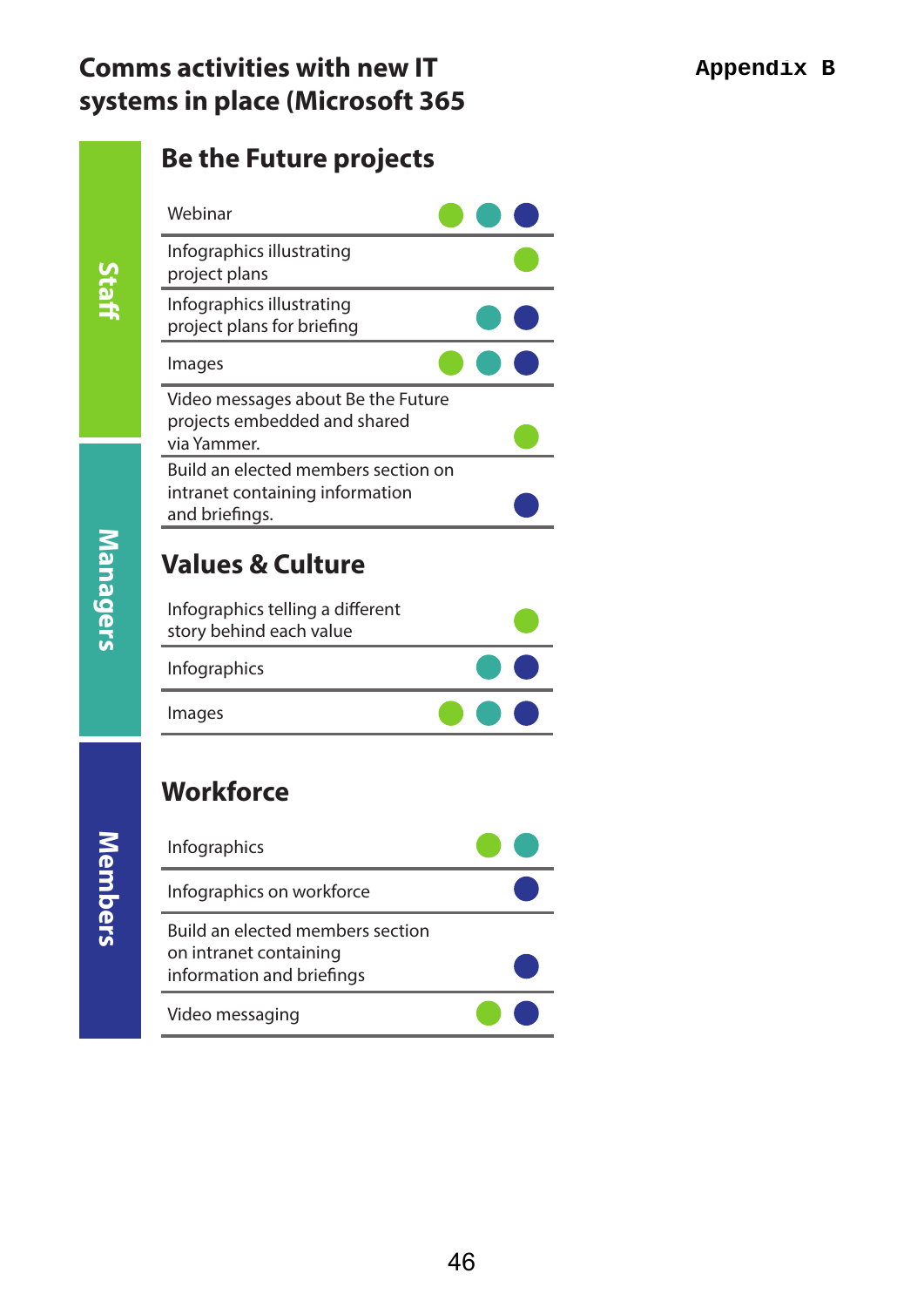### **Current/Future Comms with current IT system**

### **Be the Future projects**

**(Communication tools we can use to share the message**

| Managers briefing                                                                    |  |
|--------------------------------------------------------------------------------------|--|
| Cascade briefing from SL                                                             |  |
| <b>Briefings from SLF</b>                                                            |  |
| Intranet                                                                             |  |
| Members Service update newsletter                                                    |  |
| <b>SLF Blog</b>                                                                      |  |
| Team meetings with managers either face-to-face<br>(where possible) or through Teams |  |
| Team meetings with staff either face-to-face<br>(where possible) or through Teams    |  |
|                                                                                      |  |

### **Values & Culture**

Staff wellbeing programme through the Health and Wellbeing Group – introduce yoga sessions. Encourage staff through staff suggestions boxes to suggest ways Clacks Council could improve their working lives.  $\begin{array}{c|c|c} \hline \bullet & \bullet \\ \hline \bullet & \bullet \end{array}$ 

Promote to members through SLF blog the work being carried out for employee wellbeing.

Promote to staff Clacks Council's affiliationwith Healthy Working Lives etc.

Clackmannanshire 5 – top 5 stories of the week from across the Council

## **Workforce**

| Digital training on Microsoft 365 and Teams                                                                                                                                  |  |
|------------------------------------------------------------------------------------------------------------------------------------------------------------------------------|--|
| Social media training                                                                                                                                                        |  |
| Training for staff managing remote teams                                                                                                                                     |  |
| Annual Staff Survey and production of an action plan from feedback. Action plans<br>should be communicated to staff through manager briefings<br>and posted on the intranet. |  |